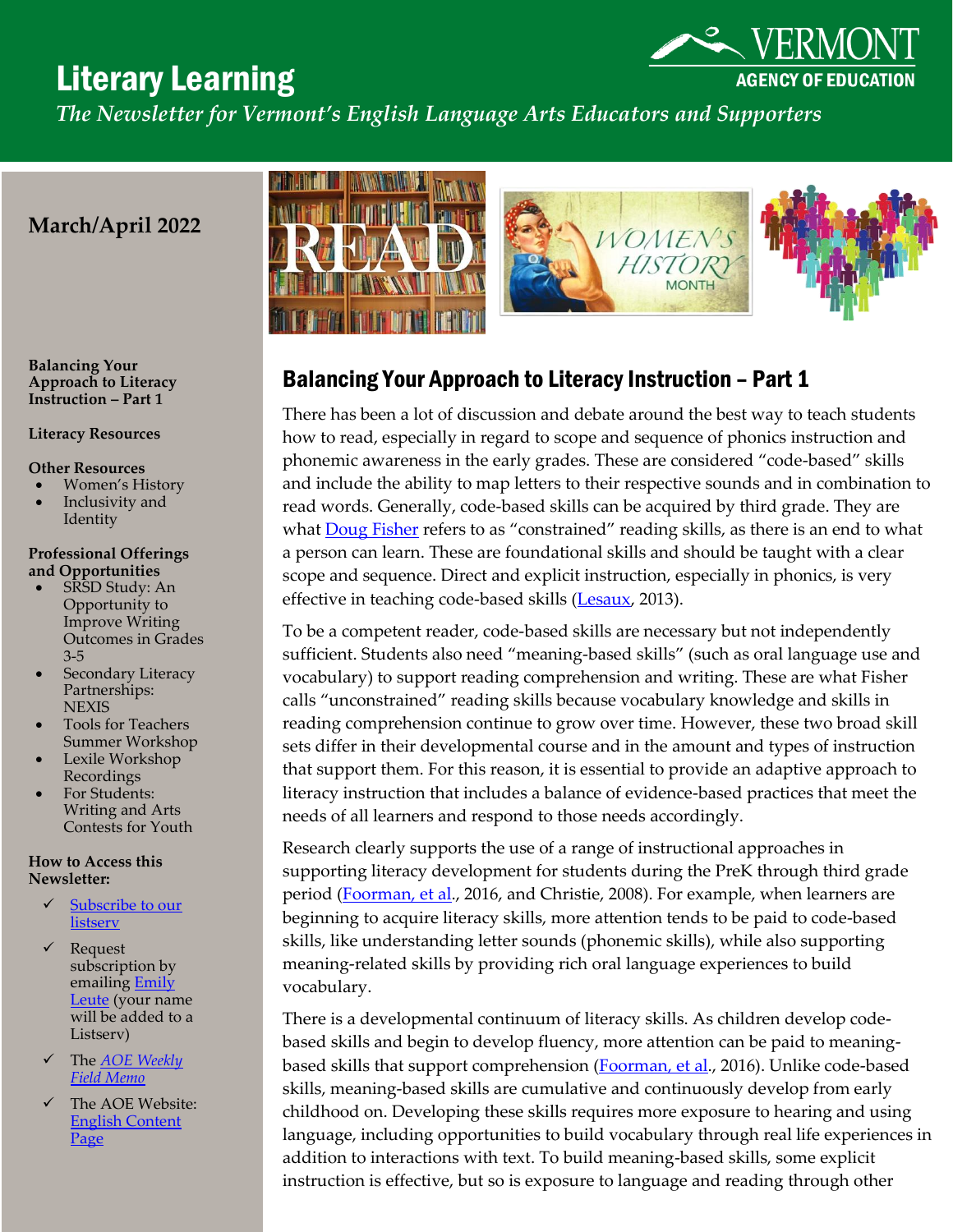approaches [\(Lesaux,](https://www.fcd-us.org/prek-3rd-getting-literacy-instruction-right/) 2013). Therefore, effective instruction looks different across grade levels as learners' skills develop and their learning needs change [\(Lesaux,](https://www.fcd-us.org/prek-3rd-getting-literacy-instruction-right/) 2013).

I recently attended a seminar by Doug Fisher in which he noted that we are having a lot of conversations about how we are teaching word recognition, but we're not paying as much attention to language comprehension. Fisher went on to assert that the point of comprehension instruction is not just comprehension – the point is to do something with the knowledge gained. As Pimental and Liben point out in Reading As Liberation – [An Examination of the Research Base](https://achievethecore.org/page/3336/reading-as-liberation-an-examination-of-the-research-base), "reading comprehension is not a thing; it is not a cluster of observable skills. It exists in the reader's mind. Scientists refer to this existence of comprehension in our mind as 'representation'" ([Pimental &](https://achievethecore.org/page/3336/reading-as-liberation-an-examination-of-the-research-base)  [Liben,](https://achievethecore.org/page/3336/reading-as-liberation-an-examination-of-the-research-base) 2021). Therefore, the best way to support reading comprehension is to develop specific literacy skills that contribute to a student's being able to make inferences and draw conclusions about a text.

As will be discussed in future articles, knowledge contributes significantly to reading comprehension in multiple ways, as does vocabulary breadth and depth. In fact, knowledge and vocabulary work together to improve reading comprehension: "The more you learn about the world, the larger your vocabulary gets. The more you know about the world and the more words you know, the better comprehension you demonstrate because of that knowledge (Whipple 1925; NCES, 2012)" (*Pimental &* [Liben,](https://achievethecore.org/page/3336/reading-as-liberation-an-examination-of-the-research-base) 2021).

Stay tuned for future articles about knowledge and comprehension, text-based writing, improving adolescent literacy, and reading motivation and engagement.

## Literacy Resources

- **[How We Read: A Graphic Guide to Literacy](https://achievethecore.org/page/3372/how-we-read-a-graphic-guide-to-literacy)** Reading is a complex process that involves multiple parts of the brain working together. This graphic booklet from Achieve the Core explains how we learn to read.
- **[Literacy Essentials](https://literacyessentials.org/literacy-essentials/the-essentials/)** These free documents are designed to help educators improve childhood literacy development through research-proven, effective approaches.
- **[Foundational Skills to Support Reading for Understanding in Kindergarten](https://ies.ed.gov/ncee/wwc/practiceguide/21)  [Through 3rd Grade](https://ies.ed.gov/ncee/wwc/practiceguide/21)** – This practice guide provides four recommendations for teaching foundational reading skills to students in kindergarten through 3rd grade. Each recommendation includes implementation steps and solutions for common obstacles. The recommendations also summarize and rate supporting evidence.
- **[Improving Reading Comprehension in Kindergarten Through 3rd Grade](https://ies.ed.gov/ncee/wwc/PracticeGuide/14)** This guide recommends five specific steps that educators can take to successfully improve reading comprehension for young readers.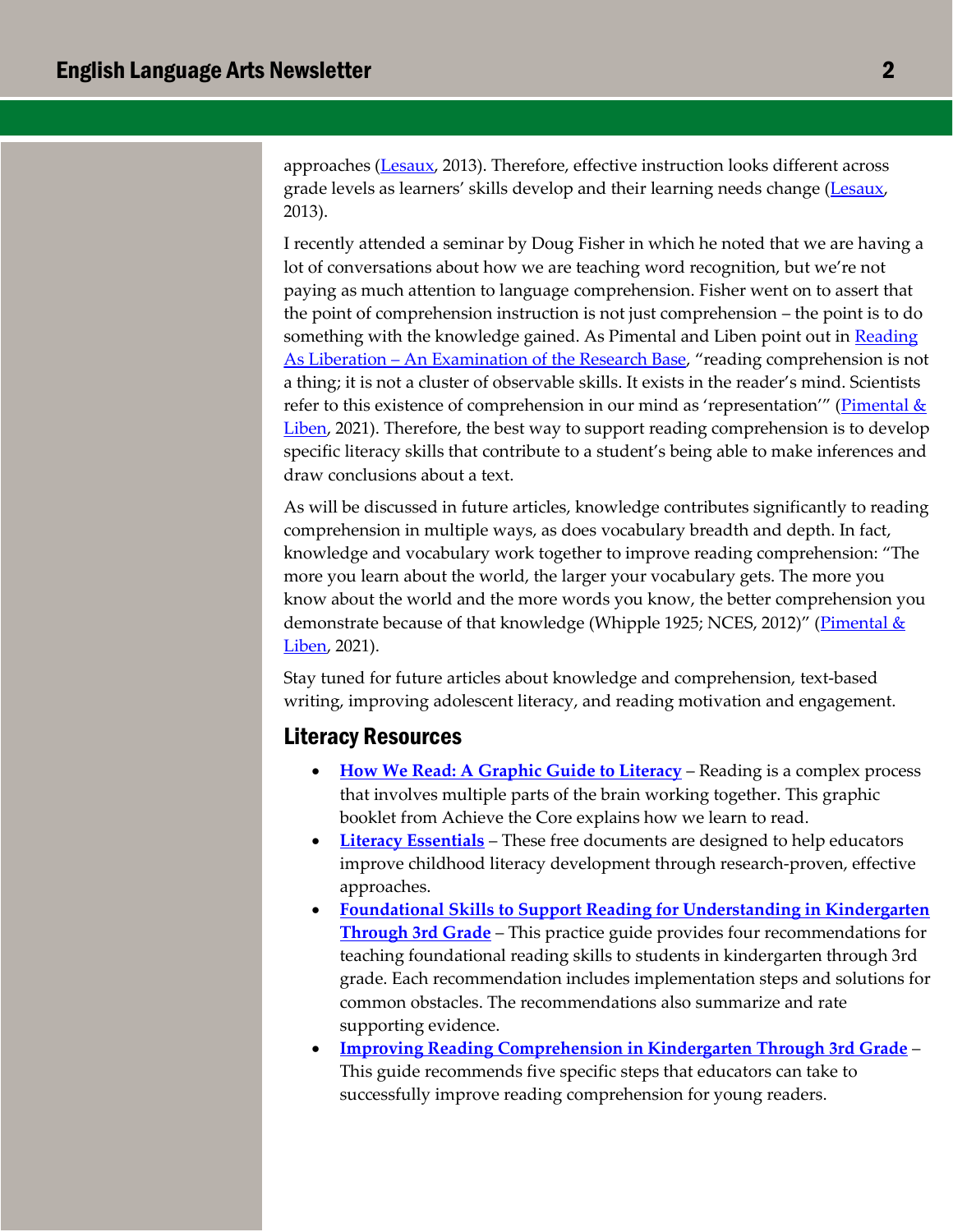## Other Resources

## **Women's History**

- **[Women & the American Story Digital Curriculum](https://achievethecore.us9.list-manage.com/track/click?u=4ec6bb1ee5975776b3619f439&id=5bc50fc38e&e=edbb160704)** This flexible curriculum (featuring primary and secondary sources) is organized into 10 thematic and chronological units. A balance of resources and real-life stories, the materials also include vocabulary guides, discussion questions, classroom activities, and more.
- **[NEA Women's History Month for the Classroom Collection](https://achievethecore.us9.list-manage.com/track/click?u=4ec6bb1ee5975776b3619f439&id=0fd4dd7a56&e=edbb160704)** This huge collection of resources includes grade-band-specific lesson plans, free texts, virtual museum visits, and printable quizzes, posters, and activities. If you're an NEA member, be sure to check out their [Women's Leadership Training](https://achievethecore.us9.list-manage.com/track/click?u=4ec6bb1ee5975776b3619f439&id=520bf42cd6&e=edbb160704) opportunities.

### **Inclusivity and Identity**

- **[Equity, Diversity, and Inclusion Inclusive Language Guidelines](https://vermont.us13.list-manage.com/track/click?u=3f52a025e7c7eaf0bdf39db8b&id=15e263352b&e=1049951038) from the American Psychology Association –** Words matter. Psychological science shows that the language people use is critically important as individuals strive to create a more equitable, diverse, and inclusive world. In an effort to build a common vocabulary, APA has introduced the inclusive language guidelines—a place to find the most relevant language to use when communicating about equity, diversity, and inclusion (EDI).
- **[School Library's Journal's 10 Middle Grade Novels that Address Mental](https://click.email.kqed.org/?qs=d203aa178864f1b434cdca2a82d64c3f40dd9261e3850a6055f759a831ef3b321d814653c599a3eb4867f09756d981f1360a68710bc30747)  [Health with Compassion](https://click.email.kqed.org/?qs=d203aa178864f1b434cdca2a82d64c3f40dd9261e3850a6055f759a831ef3b321d814653c599a3eb4867f09756d981f1360a68710bc30747)** – These middle grade titles from the past three years depict compassionate, accurate mental health representation featuring a diversity of characters and diagnoses.
- **[Best Practices for Serving LGBTQ Students](https://tolerance.us15.list-manage.com/track/click?u=a70584d3e4f0d3a97e412cdfe&id=197e4e243b&e=078df20574) from Learning for Justice** This collection includes recommendations about evaluating school policies, creating an inclusive classroom culture, integrating queer voices into curricula, and engaging families and communities.
- **[Support LGBTQ+ Students](https://achievethecore.us9.list-manage.com/track/click?u=4ec6bb1ee5975776b3619f439&id=1a04b33306&e=edbb160704)**: This two-part webinar series (October 5 and 12) from the Fresno Unified School District will help educators, school leaders, and district staff build their understanding of the needs and risks faced by LGBTQ+ students and identify concrete resources and practices to implement in school to support them.
- **[Help Students Reflect on Identity](https://achievethecore.us9.list-manage.com/track/click?u=4ec6bb1ee5975776b3619f439&id=98fa4d0045&e=edbb160704) –** These identity charts from Facing History and Ourselves help students confront stereotypes, engage in relationship-building conversations with peers, and build their understanding of how identities shape our world.
- **[Respect Gender Identities](https://achievethecore.us9.list-manage.com/track/click?u=4ec6bb1ee5975776b3619f439&id=abc95e2748&e=edbb160704)** This comprehensive guide from NPR provides a glossary of terms and answers frequently asked questions about gender identity.

## Professional Offerings and Opportunities

**Self-Regulated Strategy Development (SRSD) Study: An Opportunity to Improve Writing Outcomes in Grades 3–5** – The [SRSD Study](https://www.thinksrsd.com/srsd-research-study/) is seeking elementary schools